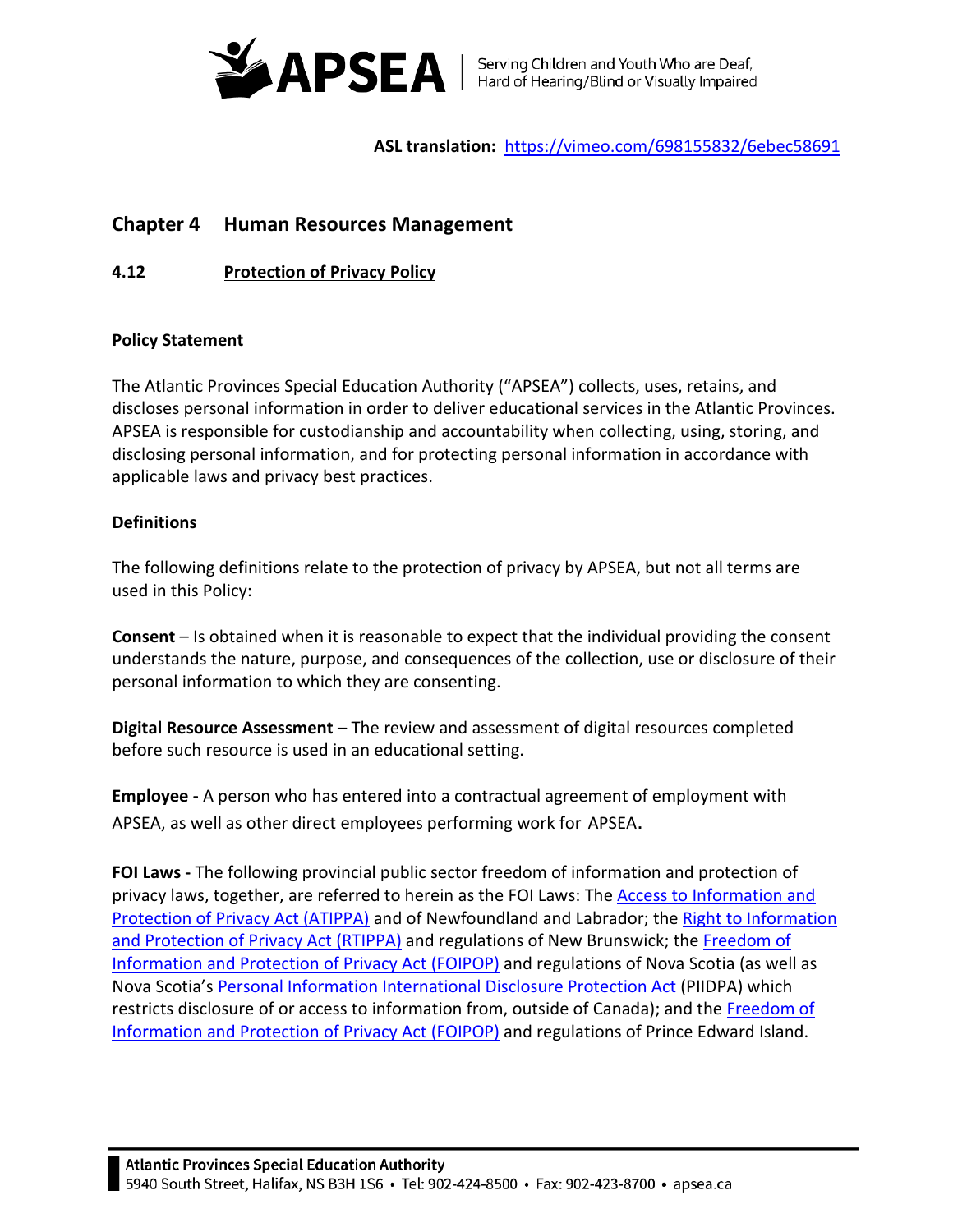**Personal Information** – Under the FOI Laws (defined below), "personal information" means recorded information about an identifiable individual, and can include;

- the individual's name, address, or telephone number;
- the individual's race, national or ethnic origin, colour, or religious or political beliefs or associations;
- the individual's age, gender identity, sexual orientation, marital status, or family status;
- an identifying number, symbol or other particular assigned to the individual;
- the individual's fingerprints, blood type or inheritable characteristics;
- information about the individual's health-care status or history, including a disability;
- information about the individual's educational, financial, criminal or employment status or history,
- the opinions of a person about the individual; and
- the individual's personal views or opinions, except where they are about someone else.

**Privacy** – The right of an individual to control the collection, use, and disclosure of personal information. Privacy of personal information is a right of every citizen.

**Privacy Breach** – An incident where personal information is collected, used, retained, or disclosed without appropriate authorization or in error.

**Privacy Impact Assessment** – A process that a public body may require before adoption of a new practice or procedure relating to personal information and privacy (and that may include participation by APSEA) that identifies, addresses, and documents potential privacy risks that may occur in the course of collecting, using, or disclosing personal information.

**Privacy Program** – A program that encompasses privacy controls and processes, mechanisms for monitoring, tools for fulfilling privacy obligations, and provides education of privacy best practices through training.

**Video Image Collection** – Video surveillance and video images collected within APSEA buildings. This information constitutes personal information and as such is subject to this policy.

#### **Policy Objectives**

Privacy of personal information is a right of every citizen. The objective of this policy is to outline APSEA's responsibility for the collection of personal information for the purposes of delivering educational services, as well as its legal obligation to ensure information within its custody and control is secured and protected from unauthorized access, use, disclosure, and disposal.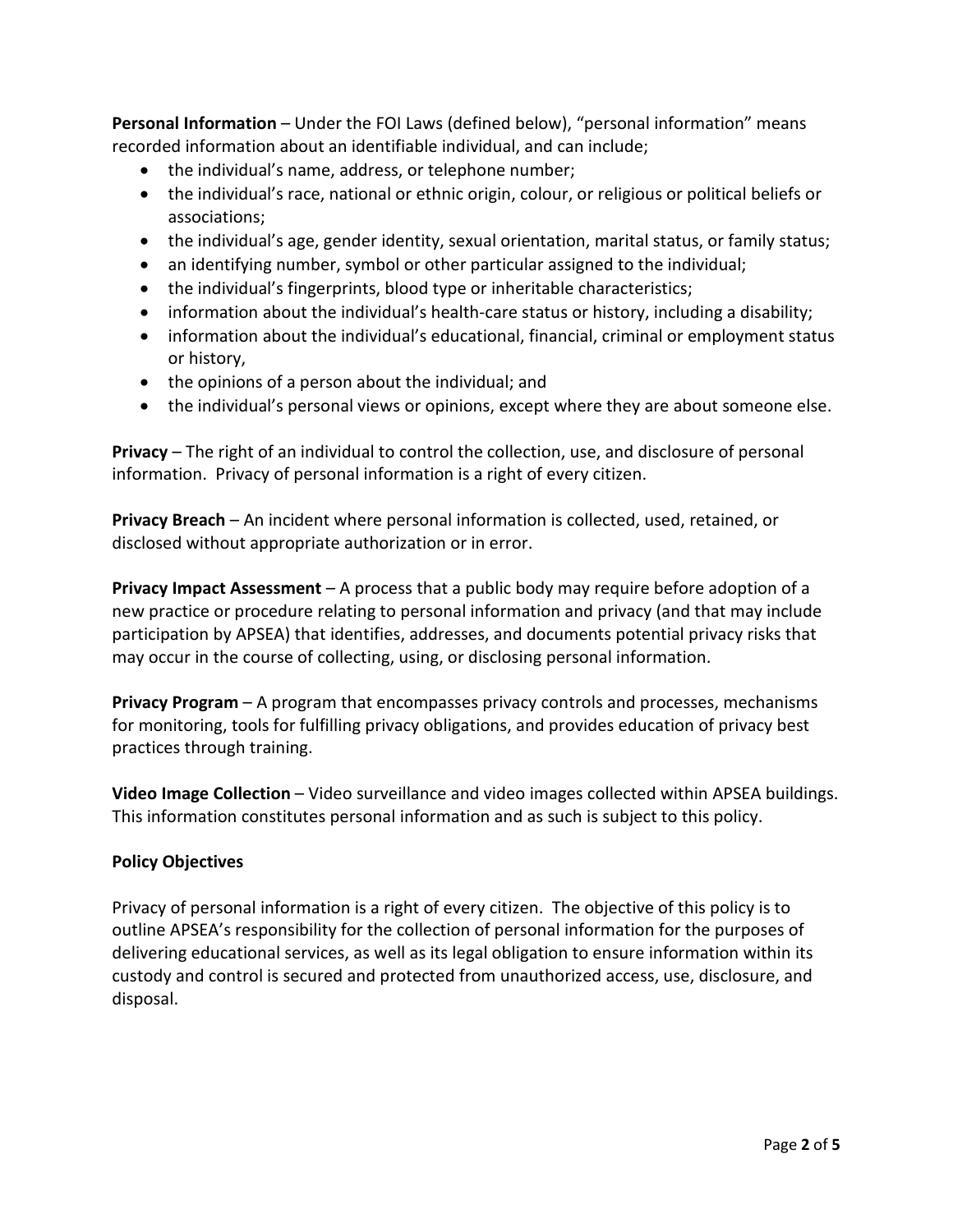This policy addresses the following regarding the protection of personal information.

- The collection, use, disclosure, and protection of personal information.
- Access to, and the right to challenge, personal information in the custody and control of APSEA and third-party providers.
- The process to report a Privacy Breach.

APSEA recognizes the importance of providing guidance and direction for the protection of personal information and the development of a Privacy Program. This policy provides a framework under which all parties can fulfill their role and responsibilities and ensure compliance with privacy best practices and relevant FOI Laws, as well as APSEA policies and procedures.

## **Application**

This policy applies to all APSEA employees, volunteers and Committee members and any individual in a contractual relationship with APSEA.

#### **Policy Directives**

- 1. APSEA will only collect, use, retain and disclose information in the delivery of educational services to students and in accordance with applicable FOI Laws and privacy best practices.
- 2. APSEA will take reasonable measures and implement safeguards to ensure:
	- a) the protection of personal information in its custody and control against unauthorized access, collection, use, disclosure, or disposal and in adherence with retention schedules.
	- b) that those authorized to access such information do so only within the performance of their employment duties.
	- c) individual rights to access to their own personal information is provided as per legislative requirements, including an individual's right to challenge the accuracy and completeness of the information and request amendments as appropriate. However, employees with access to APSEA information are to follow protocols as set up by APSEA to access their own personal information.
- 3. This policy is applicable to:
	- a) all records in the custody or under the control of APSEA including records relating to APSEA operations, and all records created or receiving in the day-today business operations of APSEA, regardless of the medium in which those records are created, stored, and maintained.
	- b) all administrative and educational applications and information technology systems used to create, store, and manage records and information including, but not limited to, email, database applications and website.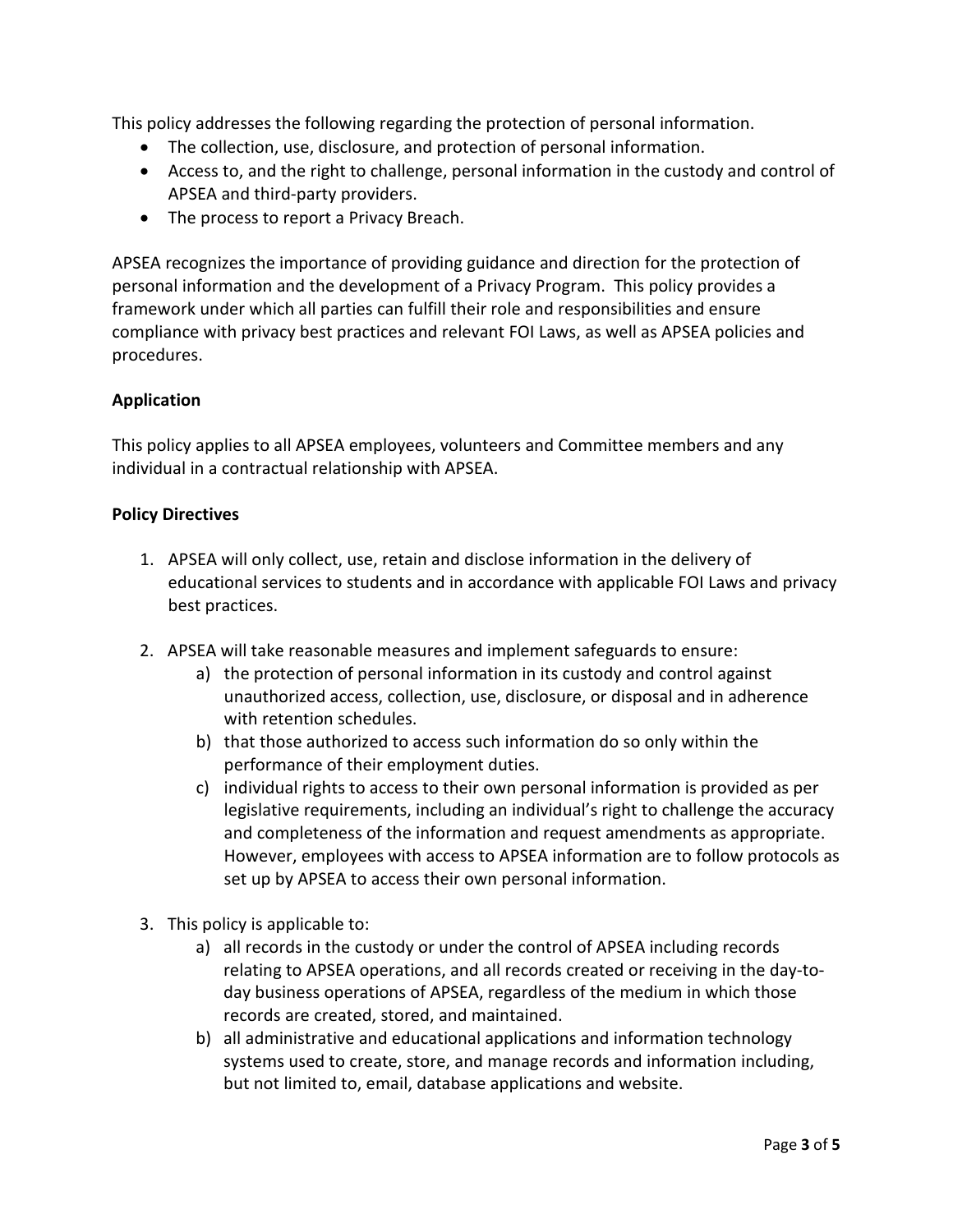c) all employees and any third-party or agents who collect or receive records and information on behalf of APSEA or for the day-to-day operations of APSEA.

The Superintendent or their designate is responsible to ensure compliance with this policy and to delegate administration of legislative requirements to designated staff.

- 4. The FOI Laws require that public bodies (including school boards):
	- a) provide the public with the right of access to records.
	- b) protect the privacy of individuals whose personal information is collected, used, and disclosed by public bodies.
- 5. Any individual who accesses, uses, or discloses personal information without authority and in contravention of FOI Laws or this Policy may be subject to the penalties under such laws, and action being taken by APSEA. Such action by APSEA may include disciplinary action, up to and including termination of employment; and/or referral for criminal investigation/prosecution.
- 6. APSEA will ensure third-party service providers, who have access to and/or custody of personal information on its behalf, are held accountable for protection of that information. Third party service providers are obligated to abide by applicable legislation (including applicable FOI Laws), and APSEA's privacy policy, procedure, and protocols.
- 7. APSEA will take reasonable measures to establish a privacy program, including privacy requirements within programs, contracts, agreements, and information technology systems.
- 8. APSEA will implement a privacy breach protocol for investigating and mitigating any incidents where personal information is accessed, collected, used, and or disclosed by an individual unauthorized to do so, or where there has otherwise been a privacy breach.
- 9. If an individual has a concern or complaint regarding the handling of their personal information, they should contact the Manager of Human Resources.

# **Accountability**

All APSEA Employees are responsible for understanding and following this operational policy and any documents related to protection of privacy.

# **Monitoring**

• The Superintendent of APSEA or their designate will review this policy annually.